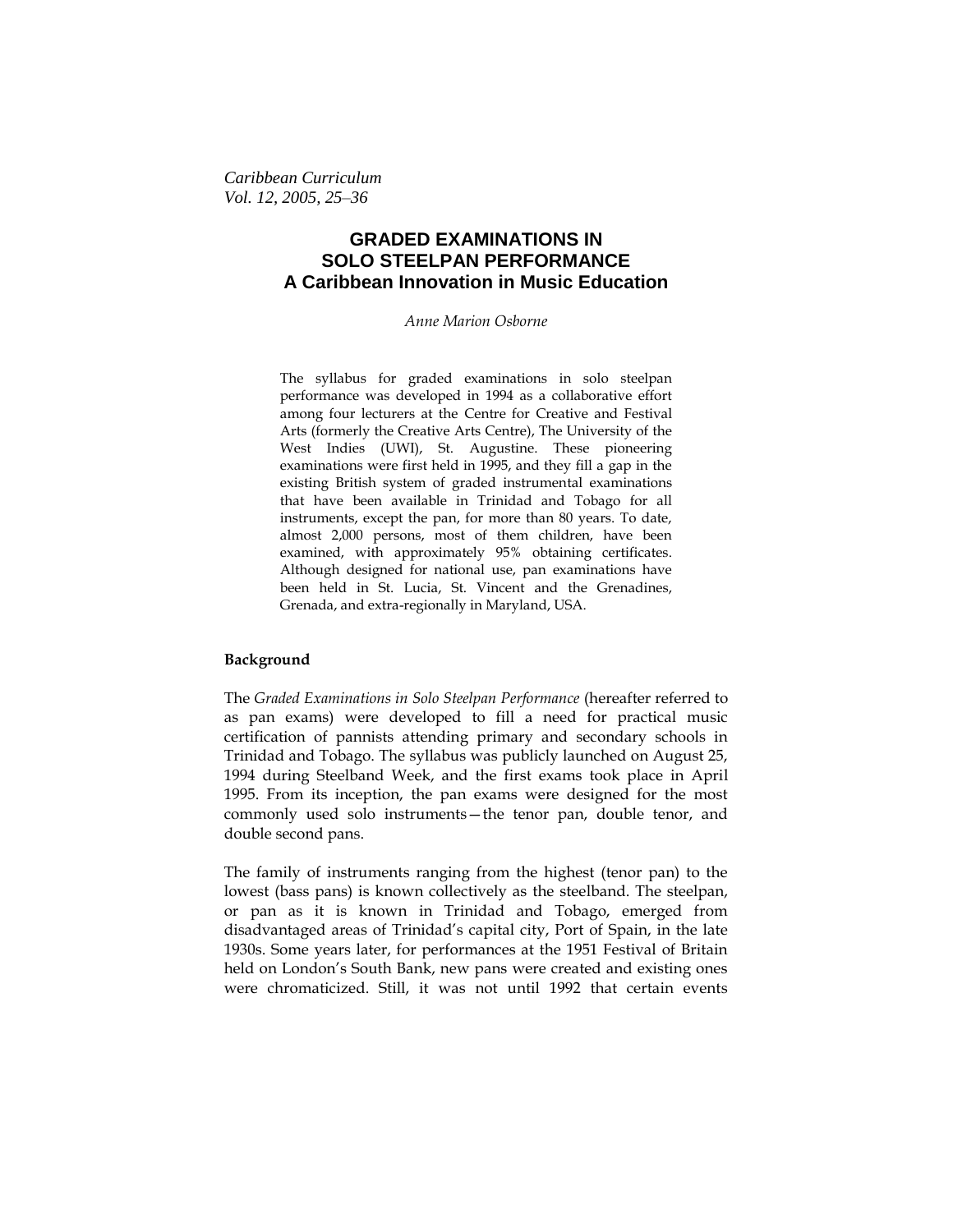hastened the rate at which the instrument was gaining recognition in the land of its birth. Firstly, the steelpan was declared the national instrument of Trinidad and Tobago on August 31, 1992 (30<sup>th</sup> anniversary of Independence). Secondly, and unrelated to this announcement, the Trinidad campus of The University of the West Indies (UWI) admitted students to its first accredited music programme with the steelpan as the principal instrument in October 1992 (Osborne, 2000, p. 59).

When the pan exams syllabus was launched in 1994, learning to play the instrument did not include reading and writing music notation as a norm. Whether as a result of, or resulting from, this practice, there was little notated repertoire transcribed, adapted, or composed specifically for solo pan. While arrangers created complex music for national pan competitions, all the music was in their heads and in the memory of the players, and even then it was for a group of performers (steelband) rather than for soloists. Many arrangers of the older generation still follow this traditional practice of creating music aurally, without notation. However, the younger generation is different, and an interest in learning to read and write music is evident, with some scoring their music before entering the panyard. Now, music literacy programmes for children are being offered, especially as part of vacation camps at panyards and at other venues.

This article examines the extent to which the syllabus has impacted on steelpan teaching practices in Trinidad and Tobago since the inception of the exams 10 years ago. After an outline of the syllabus' general structure, specific features are explained. A discussion about outcomes growing out of research data collected from a small sample of teachers follows, and the article ends with comments on ramifications arising from this innovation of graded examinations in solo steelpan performance.

#### **General Structure of the Syllabus**

Four lecturers in the music unit developed the syllabus for pan exams at the Creative Arts Centre (now Centre for Creative and Festival Arts), UWI, Trinidad, during the academic year 1993-94. The basic format of two established British music examination boards--Trinity College of Music, London and the Associated Board of the Royal Schools of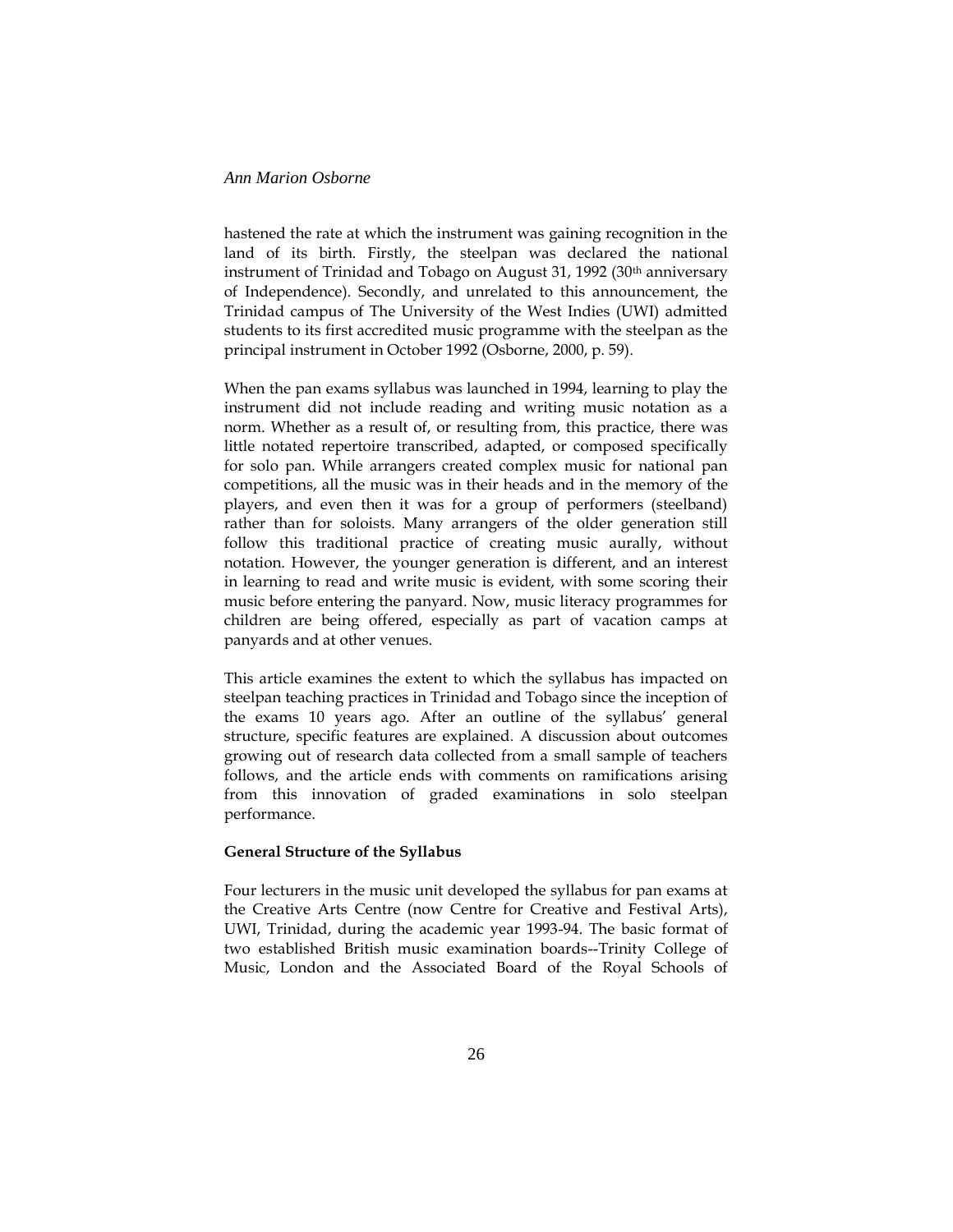Music—was adopted. These boards have been honing their syllabus structure for more than 100 years.

Four objectives are stated in the syllabus. The first objective is "to provide pan students with an opportunity to be systematically assessed in a non-competitive setting" (The University of the West Indies [UWI], 2003, p. 1). The second and third objectives focus on music notation. The second objective, "to encourage pannists to become musically literate" (p. 1), results from the instrument's history. While it is taken for granted by the British music examination boards that students of the various instruments being examined are musically literate, this skill is not acquired as a matter of course in the case of pan students. The third objective, "to widen the scope of instruction in pan playing to include music reading in addition to rote learning" (p. 1), suggests a methodology for teaching the pan whether students are learning in preparation for a future career or merely as a leisure activity.

The fourth objective, "to encourage composers to write for solo pan so that the repertoire of original pan compositions can be enlarged" (p. 1), is a long-term goal that is slowly being fulfilled through the set pieces. For example, the present syllabus includes a piece written by a student of the BA Musical Arts composition course. Reasons for the slow pace of fulfilling this fourth objective include: 1) the formal study of pan is still in a relatively early stage while the tradition of oral/aural transmission is common; 2) as is the case with famous European composers who were also performers, pieces of music for solo pan are created for the use of pan virtuosos themselves. Thus, original works by outstanding pannists are found as set pieces only in the higher grades of the examination; and 3) the choice of contemporary music is restricted by copyright concerns.

The current syllabus (2003-2005) of the pan exams provides opportunities for assessment from Preliminary (pre Grade 1) to Grade 8 on the tenor pan, and from Preliminary to Grade 6 on double second and double tenor pans. The syllabus has five components:

- 1. Scales/arpeggios subdivided into traditional and calypscales
- 2. Pieces—three are to be played from six set pieces, one chosen from each list A, B, and C
- 3. Reading at Sight (sight-reading)
- 4. General Musicianship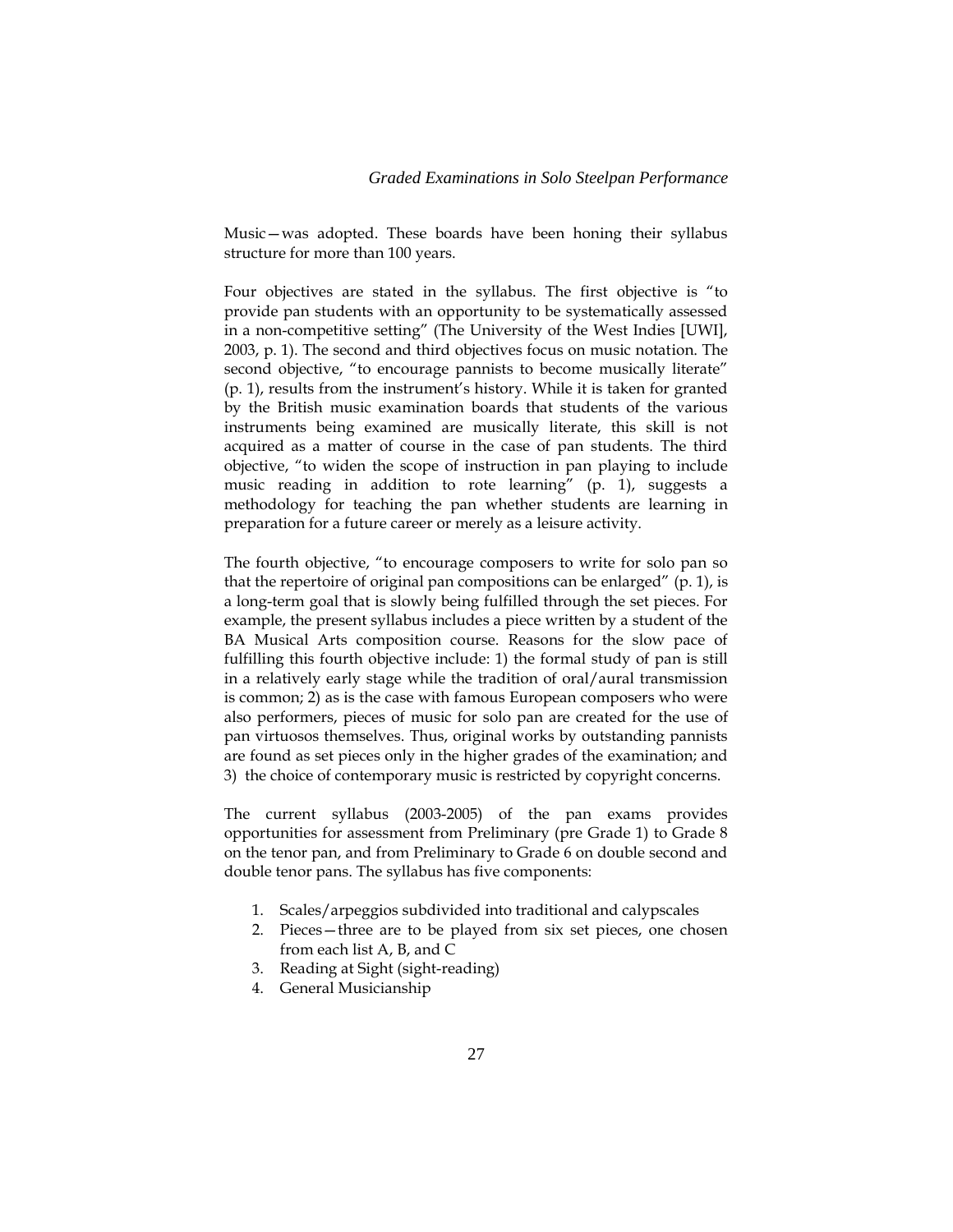5. *Viva Voce*, where the examiner asks questions relating to the pieces played.

The pass mark is 65%, 75% is a pass with merit, and 85% is a pass with distinction. In Grade 8, candidates choose any three of five set pieces. In the Preliminary grade, scales are replaced by technical exercises and there are no tests of sight-reading or *viva voce* questions.

### **Specific Features of the Examination**

# **Calypscales**

Calypscales (and in higher grades, calypsevenths) are compositions of Orville Wright (Berklee School of Music, Boston), who serves as a consultant to the Centre for Creative and Festival Arts on the pan exams. They were added to the traditional scale and arpeggio requirements with the second edition of the syllabus in 1998 (see Figure 1).



*Figure 1.* Calypscale in F major.

The syllabus explains the benefits: "in addition to the obvious relevance of the rhythm, practice of these patterns provides a system of gaining facility in moving from key to key, a pre-requisite for improvisation" (UWI, 2003, p. 18). Eleven different connecting passages provide a natural transition for the modulations. Teachers have found that the calypscales are attractive to their students who immediately identify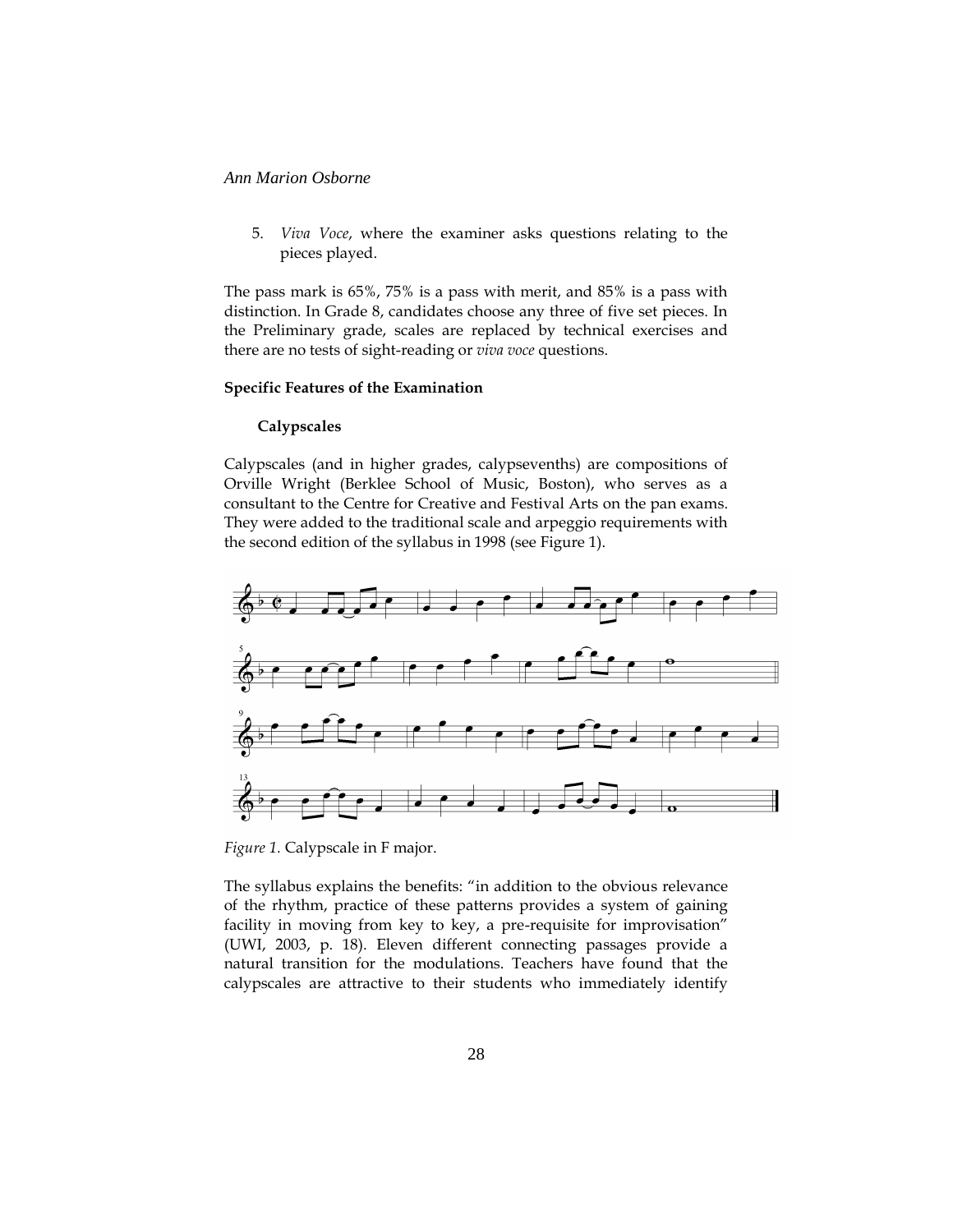with the Caribbean-type rhythm. Some candidates in the practical component of the Caribbean Examinations Council (CXC) music examinations also use the calypscales as technical studies.

#### **Set Pieces**

Set Pieces for the pan exams present a challenge that is peculiar to the pan as a solo instrument. Unlike instruments such as the piano where there is a standard repertoire from which pieces can be drawn, no such material exists for the pan due to the instrument's origins in the oral/aural tradition.

Two members of the original team are responsible for choosing suitable repertoire and adapting the music for solo pan. They are both experienced pannists and music educators, having majored at undergraduate level in music education before pursuing graduate work. Sources of pieces in lists A and B include music originally written for solo voice, piano, strings, and wind instruments. A great deal of effort is expended to ensure that music composed for other instruments is playable on the pan. One technique of adaptation is transposition for a variety of reasons:

- limitations of the pan's range may necessitate transposition to a new key
- the change to a new key may also be necessary where music that is easily playable on the instrument for which it is written is awkward to play on the pan because the placement of notes on this instrument does not follow a scalar pattern. Instead, notes on a standard tenor pan are arranged in a circle of fifths (in an anti-clockwise motion)
- the manipulation of a melody to disguise octave transposition of a few notes or entire phrase is more challenging than moving to another key altogether. The melody line with octave displacements must flow so naturally that listeners are hardly aware of differences from the original.

Other common adaptations are addition of marks for legato playing (rolling), dynamic markings, and omission of embellishments and nonharmonic tones to simplify passages in the lower grades (1-4). Choosing and adapting set pieces for pan exams and arranging them in order of difficulty is pioneering work as far as can be determined.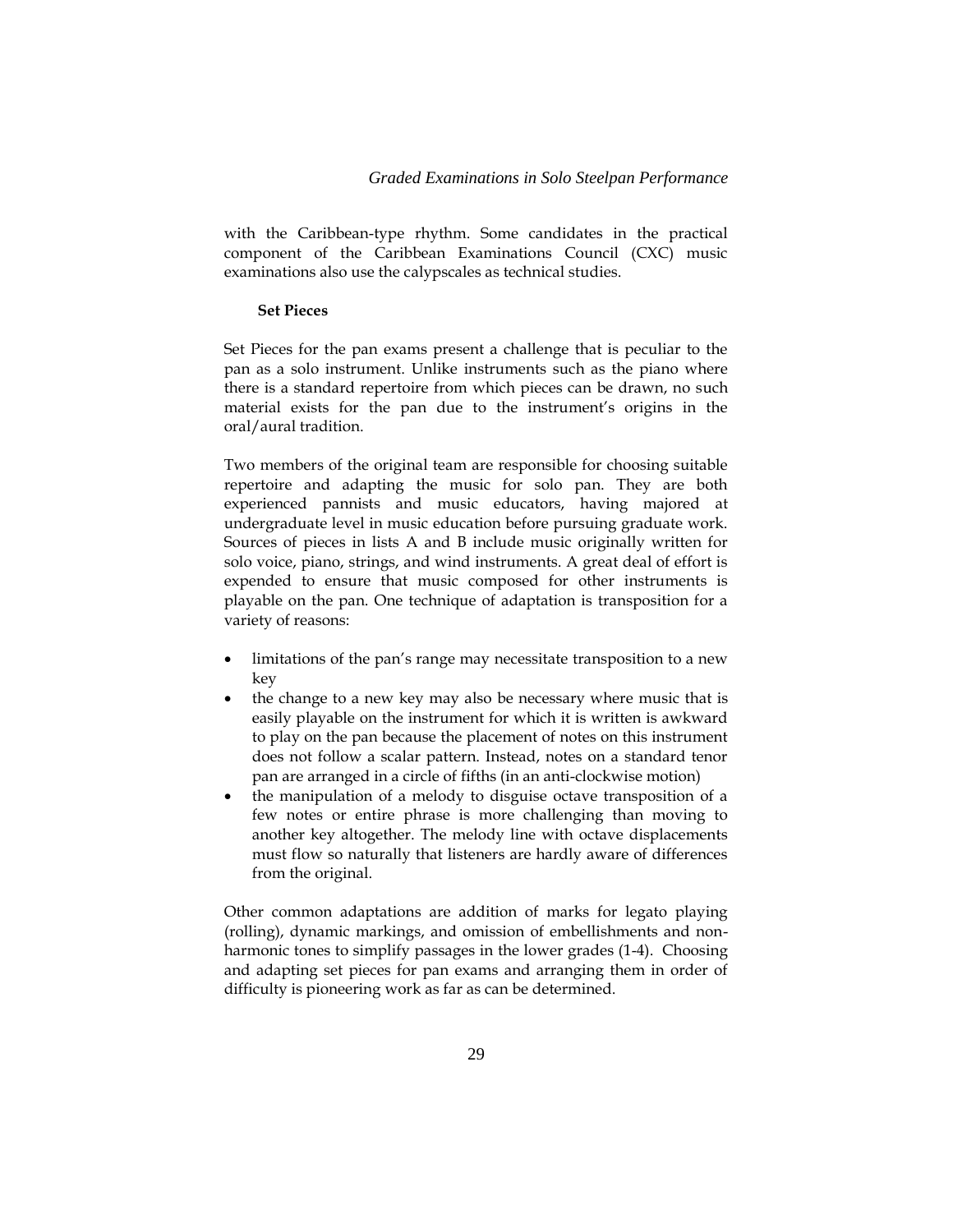Most of the set pieces in lists A and B come from a repertoire of European Art Music composed for other instruments. However, it is in list C that the pan exams differ radically. The pieces in this category are either arrangements of Caribbean folk songs, adaptations of calypsoes, or original pieces for pan written by Caribbean composers. Teachers have commented on the pride they experience as list C pieces are considered on par with those chosen for lists A and B. This comment suggests that the struggle for credibility and recognition of the pan locally is ongoing.

# **Reading at Sight (sight-reading)**

Reading at sight is a skill that can be developed and should form part of any examination in music, no matter the instrument. In the case of the pan, the ability to read music, rather than relying on learning by rote, hastens the acquisition of new repertoire and facilitates the recall of music learned some time ago.

### **General Musicianship Tests**

General Musicianship Tests incorporate two sides of aural skills—that of aurally recognizing musical features (commonly known as Ear Tests) and tests requiring a practical response, for example, candidates are asked to reproduce what they hear by playing it back on the pan.

There are four tests in each grade. Requirements range from aural recognition of musical features such as tonality, quality of triads, and intervals to those that include practical responses such as improvisation on specific tone sets, rhythm, or as an answering phrase. One set of tests in Grades 1 to 4 is meant to develop a skill that is important for pannists—that of playing a phrase on pan after hearing it once or twice. This practice is known as "playing by ear."

It is important to explain why playing by ear is important for pannists. It is still a misconception that this skill of playing by ear is practised by thousands of pannists across Trinidad and Tobago as they learn an arrangement for Panorama. Instead, what actually occurs is the development of a phenomenal memory for music, which is retained in the short-term by "drill"—playing a passage of music hundreds of times at each rehearsal. This process of learning repertoire is a laborious one in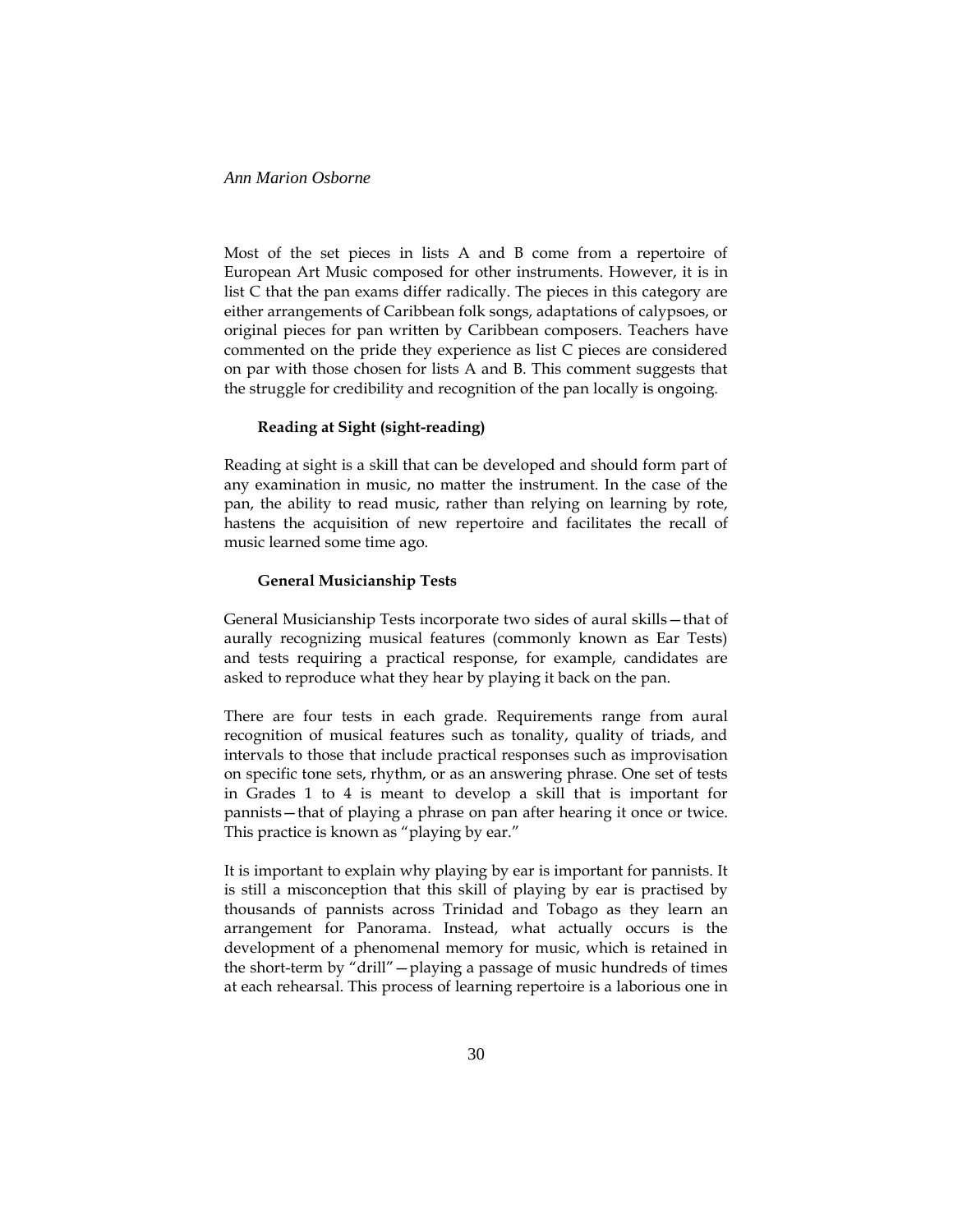### *Graded Examinations in Solo Steelpan Performance*

which the musical director or section leader calls out pitch names and then taps out the rhythm pattern for those pitches, phrase by phrase. Another practice is for the director to physically show the placement of notes (hand position) to section leaders, who in turn teach other members phrase by phrase. If more band members truly learn to play by ear (play a phrase on their instruments after hearing it once or twice), a greater amount of repertoire could be learned during rehearsals.

Another practical component in General Musicianship Tests is the transposition of a melody up or down a tone or semitone in Grades 5 and 6. This skill is required when the pan has the role of an accompanying instrument. For example, a pannist accompanying singers transpose the accompaniment if the singers' vocal range is outside that of the original key of the music. Similarly, if a pan replaces the part of another instrument such as a trumpet or clarinet (transposing instruments in which the notated pitch is different from the sounding pitch), pannists are required to transpose their part in order to harmonize with the other instruments. Transposing at sight takes the ability to sight read one step further, as it is impossible to make musical sense of this test if one has not mastered the most efficient skill in sightreading—the ability to read by grasping rhythmic and melodic patterns (contour and intervals) instead of reading by naming individual notes in isolation.

#### *Viva Voce*

*Viva Voce*, in which questions are asked on pieces chosen for the exam, involves another facet of musical literacy. Answering these questions ensures that the student has not learned to perform the music by rote and emphasizes the second objective of the syllabus, "to encourage pannists to become musically literate" (UWI, 2003, p. 1). Questions increase in difficulty according to grade. They range from basic information such as names and values of notes and rests, explanation of key and time signatures, and advance to questions about the structure of a piece, information about the life of the composer, and awareness of the work's technical and musical demands (see Figure 2).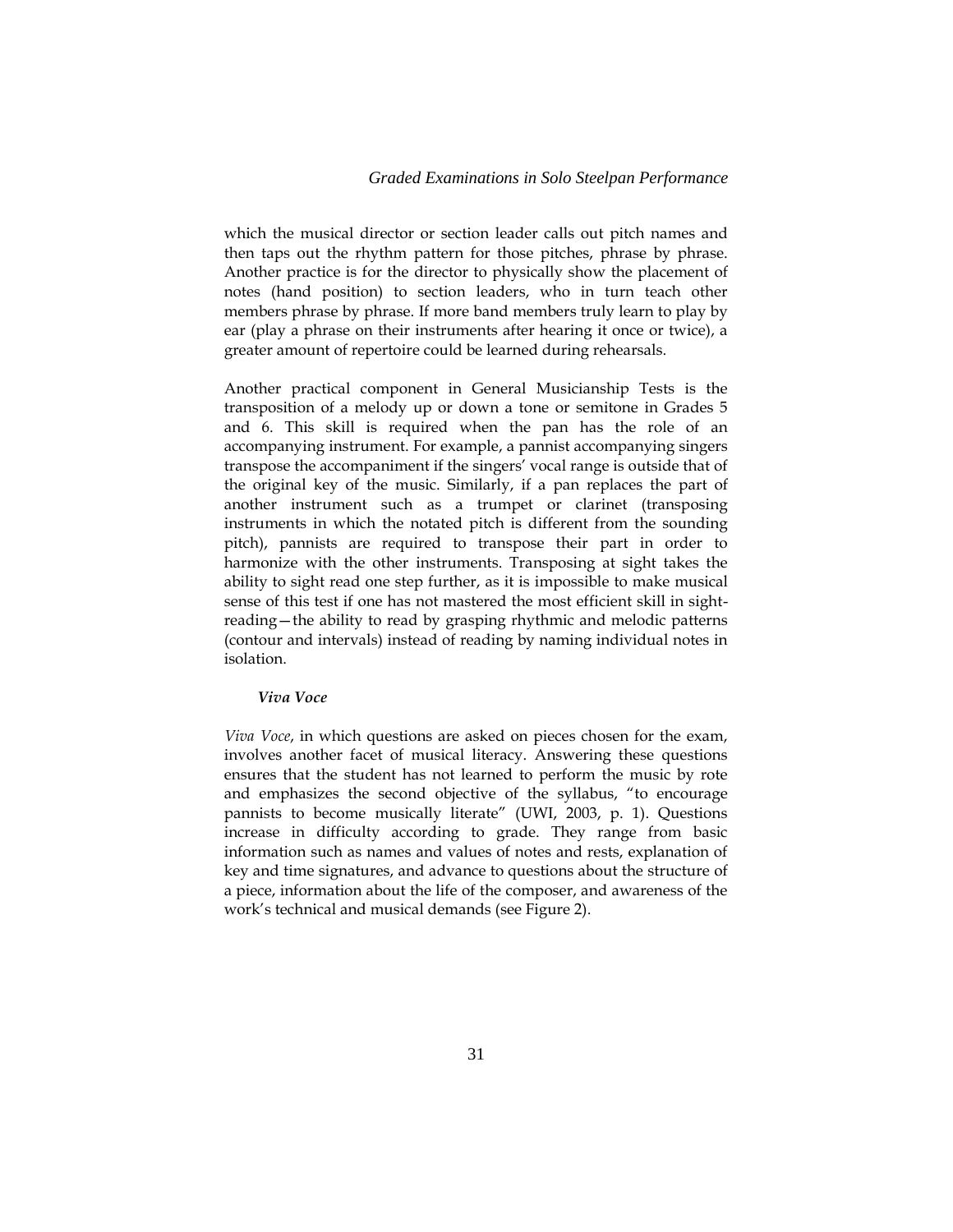| Grade 6 |                                                                                 |
|---------|---------------------------------------------------------------------------------|
| 1.      | Indicate where the main modulations occur.                                      |
| 2.      | Explain the form of the piece.                                                  |
|         | Grade 8                                                                         |
| 1.      | In your opinion, what is the most difficult technical feature of this<br>piece? |
| 2.      | How did you go about learning to master difficult passages?                     |

*Figure 2.* Examples of *Viva Voce* questions.

### **Outcomes of the Pan Exams**

Ten teachers were surveyed in order to determine the benefits of these exams. They were selected because they had consistently entered a number of candidates for the examinations in the preceding six years. All were experienced music teachers who had been teaching the pan for a number of years before the advent of the graded pan exams. Nine of them responded and their comments are summarized in this section of the paper.

A questionnaire was used to collect data during the period mid-June to early August 2004, largely by e-mail. With one exception, the sample of teachers was drawn from Northern Trinidad (the so-called East-West Corridor, specifically Diego Martin to Sangre Grande). The exception was a teacher located in San Fernando.

Before the questionnaire was sent out, a face-to-face interview was held with the most senior teacher (67 years of age) on June 17 at the music building of the Centre for Creative and Festival Arts. This teacher did not have Internet access. The questionnaire consisted of six items, which were couched in an open-ended format (see Figure 3).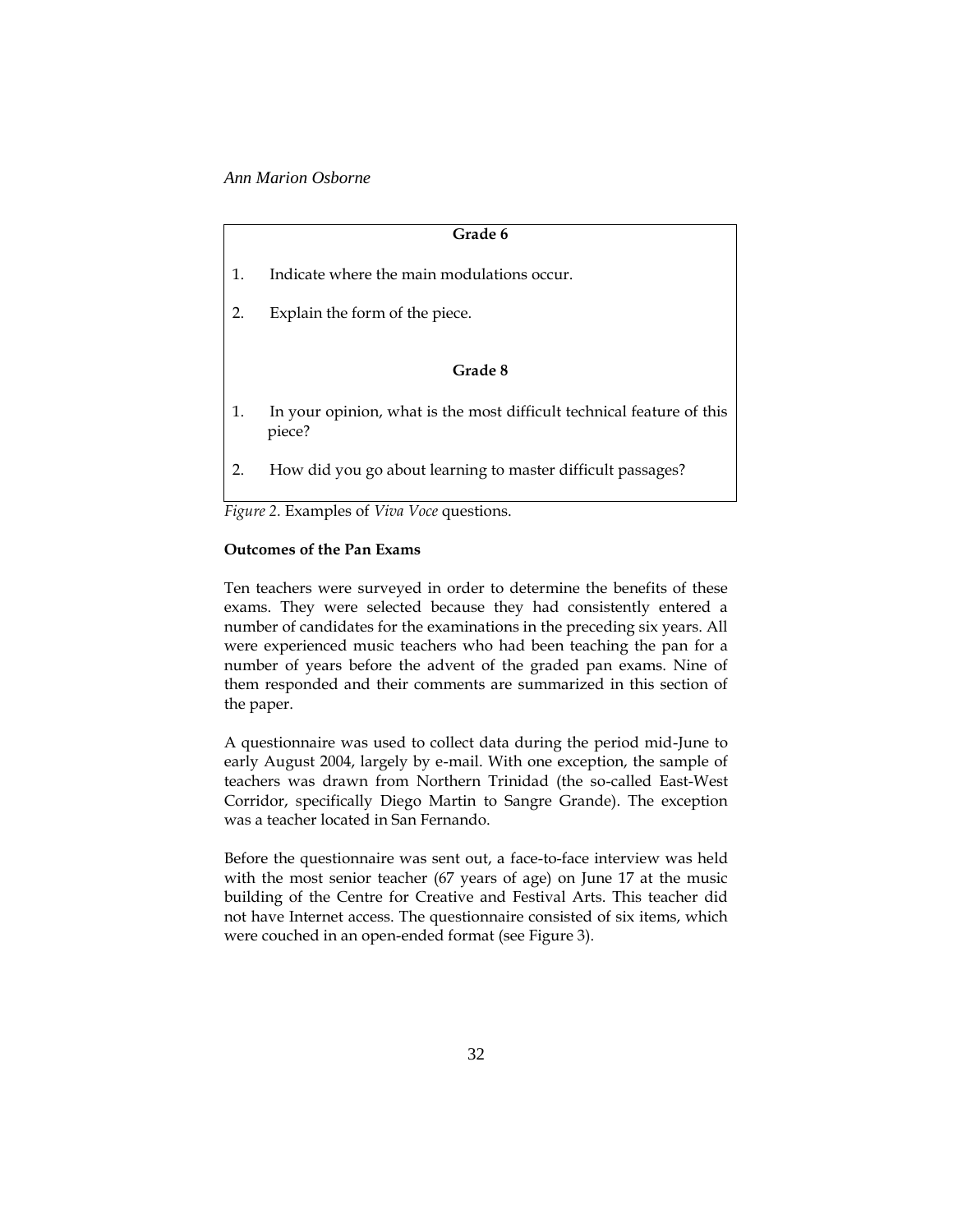- What were your thoughts on first hearing about pan examinations?
- 2. How have these examinations influenced your teaching?

*Figure 3.* Examples of questionnaire items.

The following provides a summary of teacher responses.

### **Benefits to students who register for the exams**

All teachers mentioned overall motivation. This is in keeping with the acknowledged perception that "the prospect of an examination provides extra motivation for pupils to undertake the hard work that is needed to do well in an examination" (Salaman, 1994, p. 210). Some respondents pointed out that it is not only motivation for students who need an event for which to prepare, but even for the teacher. A music teacher at an inner-city secondary school went as far as to state that the pan exams give her a reason for teaching pan. One primary school music teacher said that her students now have a better sense of purpose and have been able to set annual goals towards which they can work. It was especially encouraging to hear about a secondary school where successful students are recognized at the school's Merit Awards Day. At that school, too, it has been reported that some students borrow sheet music from the library to teach themselves pieces they find attractive. Another teacher relates a different type of motivation—these exams are the only impetus for some pannists to learn to read and write music. She traced the music literacy journey of a student, already an experienced performer at age 21, who gained confidence to continue his studies in the USA after passing an intermediate pan exam. Today, he is a graduate with a BA in music education and has made a career in that field in his adopted homeland.

To summarize, the benefits to pan students according to their teachers include the opportunity to:

- gain self-confidence that they can perform as soloists (playing pan is a group [steelband] rather than solo activity)
- extend their technique (e.g., hand positions in calypsevenths and in set pieces)
- acquire a repertoire of musically challenging pieces from which to choose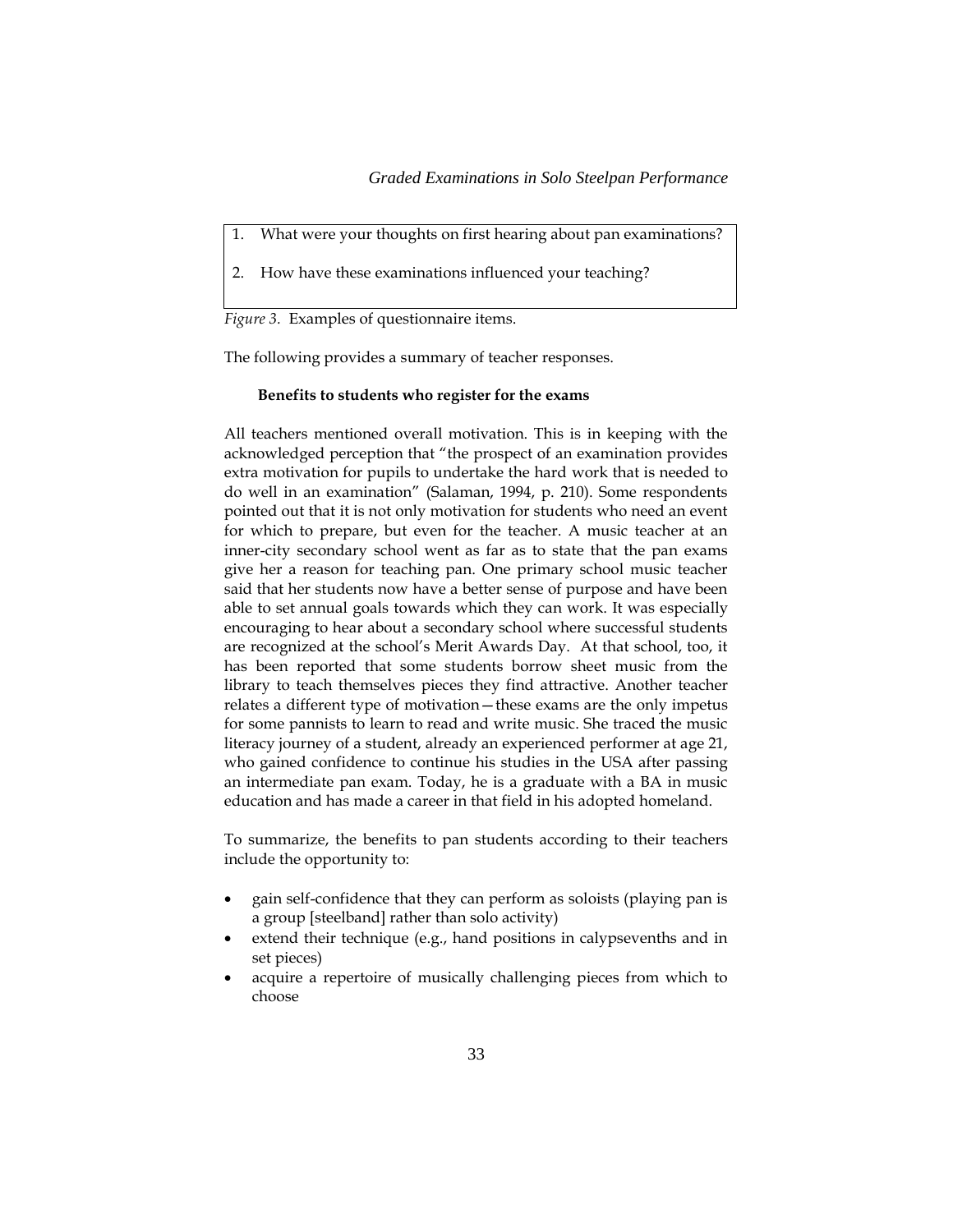gain self-sufficiency in music reading. A student of one teacher credits the requirements of the pan exams for the development of her ability to analyze pieces and to study them on her own. She was the only one of her year group to pass the CXC music examination at her school and credits the pan exams for her success.

### **The influence of pan exams on the teaching of the instrument**

It was found that either directly (6 responses) or indirectly (3 responses), the sample treated the syllabus as a teacher's guide for the content of their pan lessons. Responses included the following:

- the requirements of the syllabus have expanded their teaching to include aural training and sight-reading
- the *viva voce* component has forced them to cover a bit more theory than would have been done ordinarily
- these exams have provided a good framework for practical teaching and all solo work is done with the syllabus in mind
- [her] teaching has become more structured because the students are required to develop their auditory skills, build their reading competence, and improve their playing technique
- the *viva voce* questions have helped the concepts learned in music theory to come alive for the students.

A British researcher has found this influence of a syllabus being used as a curriculum. She gives the reason for this dual function: "Although instrumental teaching does not always involve an explicit curriculum, the … influence of the graded exams means that a great deal of teaching occurs with reference to a syllabus .…" (Green, 2002, p. 128).

# **Summary**

The pan exams have influenced teachers and students to go beyond the traditions learned in an informal setting. The exams are a systematic assessment for those learning the instrument in a formal setting where music notation is central. The aim, however, is not to advocate the use of music literacy to the detriment of other ways of teaching and learning. Indeed, one of the objectives is "to widen the scope of instruction in pan playing to include music reading in addition to rote learning" (UWI, 2003, p. 1). It is acknowledged that "literacy … is a means to an end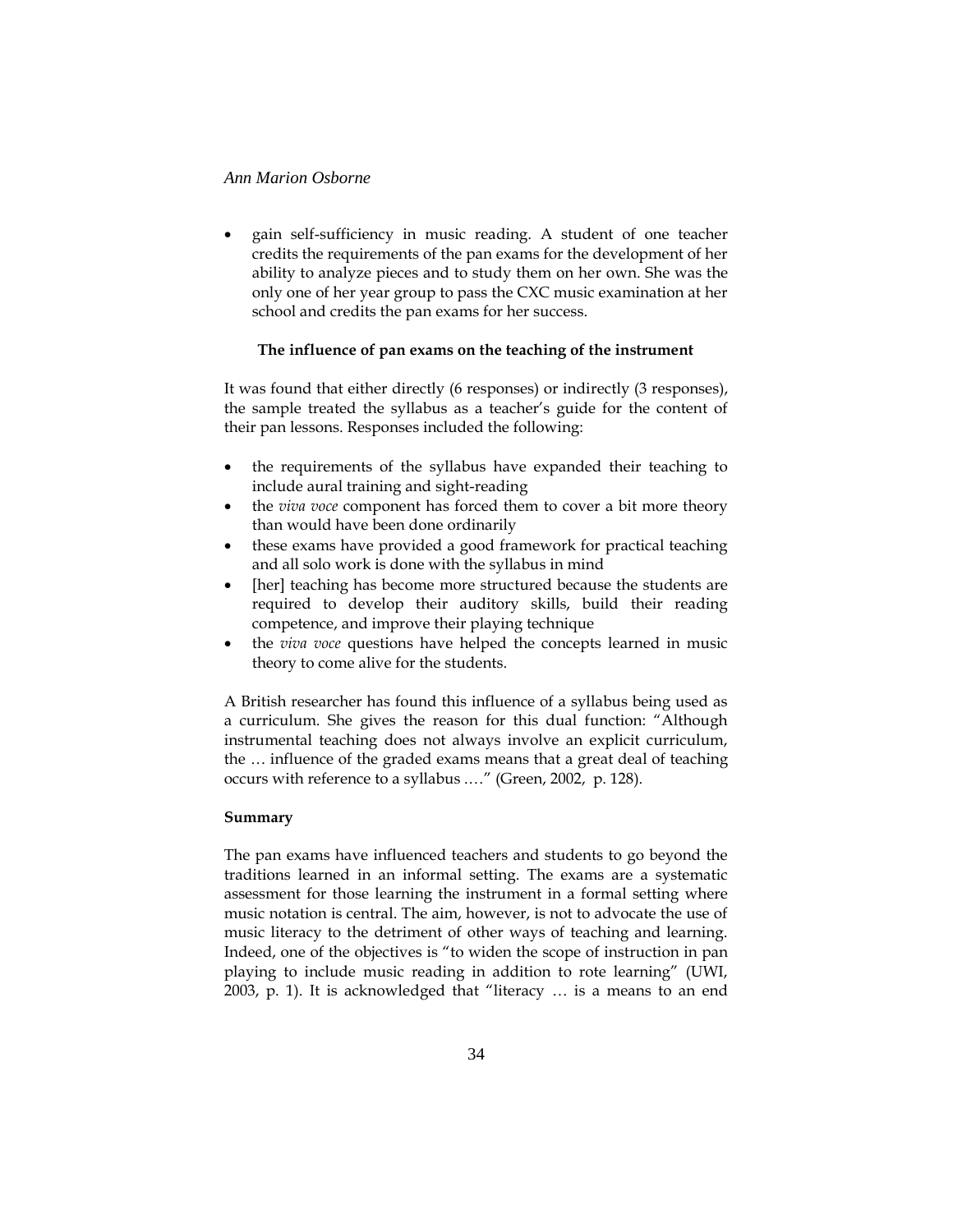when we are working with some [types of] music" (Swanwick, 2000, p. 10). Designers of the pan exam syllabus agree that other methods of teaching the instrument are valid in certain circumstances.

The pan exams have impacted music education and several teachers use the syllabus as an instructional guide whether or not they are preparing students for exams. Another benefit is that a repertoire of notated pieces for tenor, double tenor, and double second pans—classified in order of difficulty from elementary to advanced—is being compiled as different editions of the syllabus are released. Locally, these pieces are heard in competitions, at CXC practical exams, and at various types of concerts. The supporting tests (sight-reading and musicianship) aid in the development of all-round musical skills that in turn underpin performance.

#### **Conclusion**

This insistence on the need for examinations is largely due to the influence of the British music examination boards that have offered graded instrumental exams for all instruments, except pan, for several decades. In our society, parents and others measure progress in music lessons by the passing of graded examinations. It is perceived that such examinations provide a benchmark from which to gauge a student's progress.

In socio-cultural terms, full acceptance and recognition of the pan's worth by our society lags behind that of the wider musical world, where the instrument is considered on par with any of the so-called traditional instruments. Implementation of the pan exams—a systematic method of assessment—has raised the pan's status and has caused a shift in thinking by some parents and school administrations. For example, the small sample of teachers expressed enthusiasm about the initiative of the pan exams, as the formal structure has legitimized the instrument in the eyes of a society still clouded by the pan's humble origins. The thoughts of these teachers were captured by the most senior respondent, who expressed the pride he feels now that the pan is being treated like any other instrument and considered worthy of graded examinations. This way of thinking is further illustrated by the response of a secondary school teacher who claimed that certain parents have only allowed their children to be involved in the school's pan ensemble because they can